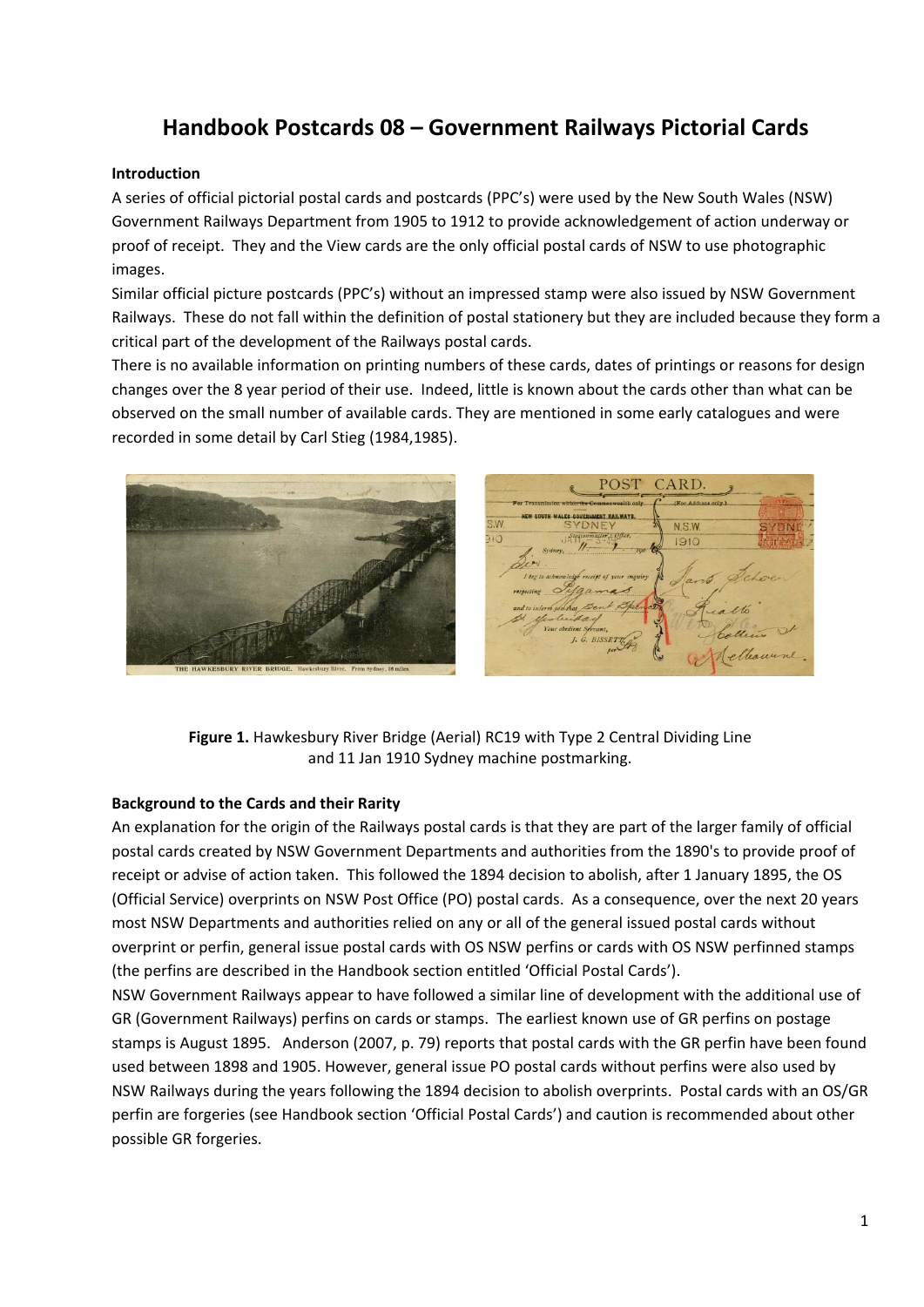It is somewhat surprising that the Railway pictorials are very scarce to very rare especially as they have appeal to picture postcard collectors. For several of the types only 1‐2 copies have been recorded. Perhaps as few as 20 or less of each individual pictorial view on a Railways Pictorial postal card exist. They only appear infrequently in the market place and comprehensive collections of all the possible scene and dividing line combinations do not appear to have been established unlike collections of the other official use cards or the NSW View cards of the same era.

# **The Classification of the NSW Railways Pictorial Cards**

Classification of the Railway Cards is complex as there are 23 different pictorial views, five different styles of dividing line on the address side, two different positions for the impressed stamp and one series without an impressed stamp (PPC's).

# **The Views**

There are two basic shades and three caption styles of the views:

| TYPE A        | In sepia with several lines of wording below;                      |
|---------------|--------------------------------------------------------------------|
| TYPE B        | In black and white with a single line of wording below (Note: with |
|               | variations in wording for some of the images);                     |
| <b>TYPE C</b> | In black and white with two lines of wording below.                |

Bell (2009) listed the views seen on the cards and they are repeated below with the addition of the 'Trout Fishing Snowy River' card, from Abacus Auction 232 of March 2019 and 'Mosman's Bay, Sydney Harbour' from the Gartner Auction 50 of June 2021. Also, some uncertainty about the number of Mt Kosciusko and Nepean River cards has been noted. Given the lack of official documentary evidence of what cards were produced by NSW Railways, it is likely that additional views may be discovered.

#### **TYPE A**

- **RC1** General View at Audley, National Park
- **RC2** Meryla Falls, near Moss Vale
- **RC3** Hawkesbury River Bridge
- **RC4** The Weeping Rock at Wentworth Falls

# **TYPES B and C**

- **RC5** Arch Cave, Wentworth Falls
- **RC6** Bathing Pool, Mittagong
- **RC7** Botanical Gardens, Sydney
- **RC8** Bulli Pass
- **RC9** Cabbage Trees, Illawarra District
- **RC10** Coast Scene at Clifton
- **RC11** Empress Falls, Wentworth Falls
- **RC12** Lake Cootapatamba, Australian Alps
- **RC13** Katoomba Falls, Katoomba
- **RC14** Meryla (Twin) Falls, Moss Vale
- **RC15** Mosman's Bay, Sydney Harbour
- **RC16** Nepean River at Penrith\*
- **RC17** Snowy Mountain, Mount Kosciusko\*
- **RC18** Stanwell Park
- **RC19** The Hawkesbury River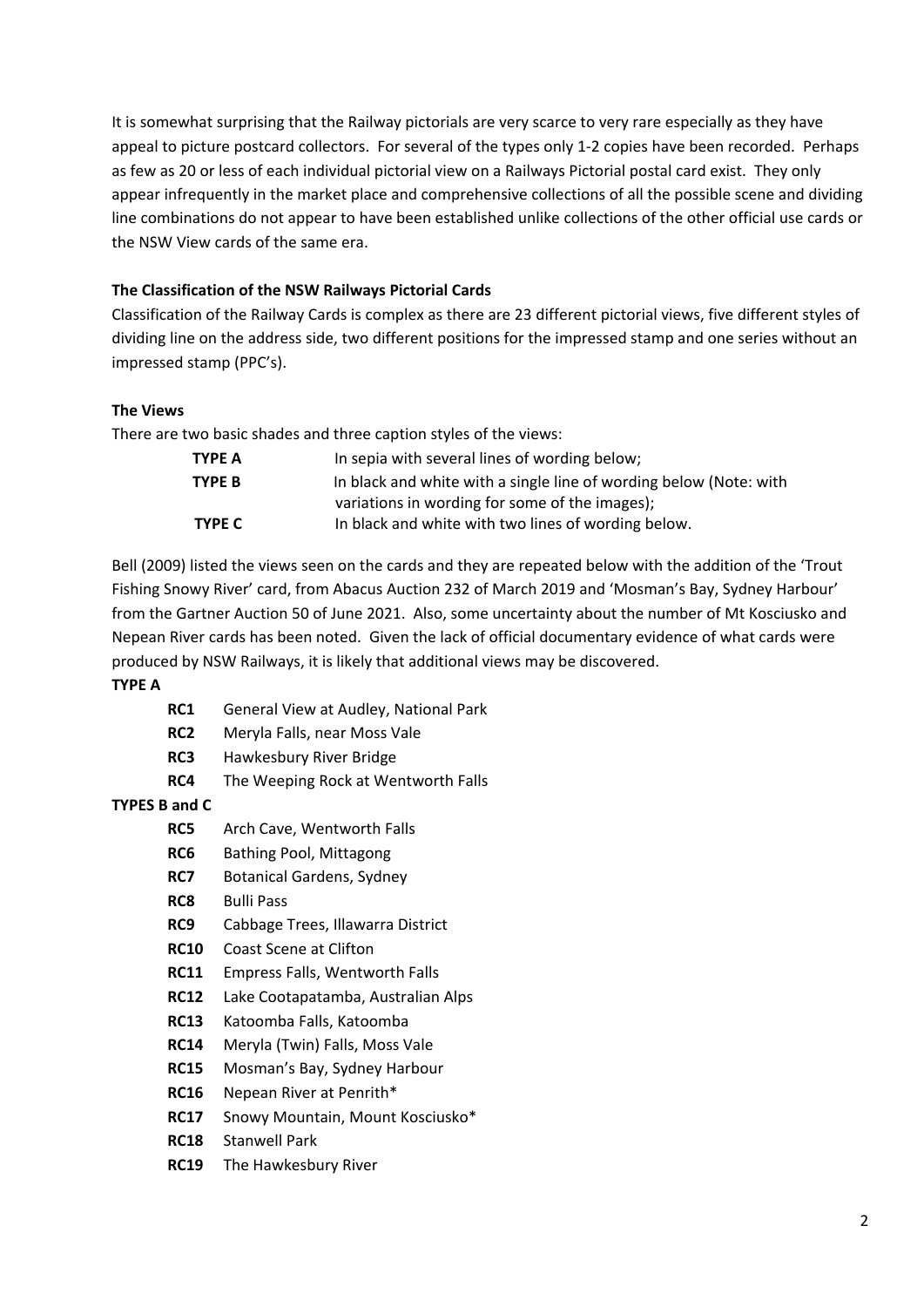- **RC20** The Hawkesbury River Bridge, Hawkesbury River
- **RC21** The Willows, Jenolan Caves
- **RC22** Trout Fishing ‐ Snowy River
- **RC23** Woy Woy

**\*Notes:** The John Bell paper had a separate listing for both 'Nepean River' and 'Nepean River at Penrith'. The two Nepean River cards reported to date (RC16 and RC16a) have exactly the same image but different caption wording so it seems highly likely that John was not reporting two separate images. Similarly, the John Bell paper had a separate listing for both 'Snowy Mountain, Mount Kosciusko' and 'Mount Kosciusko, Snowy Mountains'. As only the 'Snowy Mountain, Mount Kosciusko' card has been seen to date by the author is It is unclear whether John was reporting two separate images or the same image with a different word order in the caption. Until this is clarified this paper assumes the latter.

# **The Address Side Central Dividing Line**

There are five known different types of central dividing line that separated the address side of the card into two parts (see Figure 2):

- **Type 1** straight dividing line with ornamental scroll at the top, top scroll 73mm wide
- **Type 2**  dividing line is a series of ornate scrolls with the top one facing right
- **Type 3 same top line as Type 2 but top ornate scroll is inverted and facing left**
- **Type 4** same top line as Type 2 but dividing line a series of simple scrolls
- **Type 5** straight dividing line with ornamental scroll at the top, top scroll 89mm wide



**Figure 2.** Types of Central Dividing Line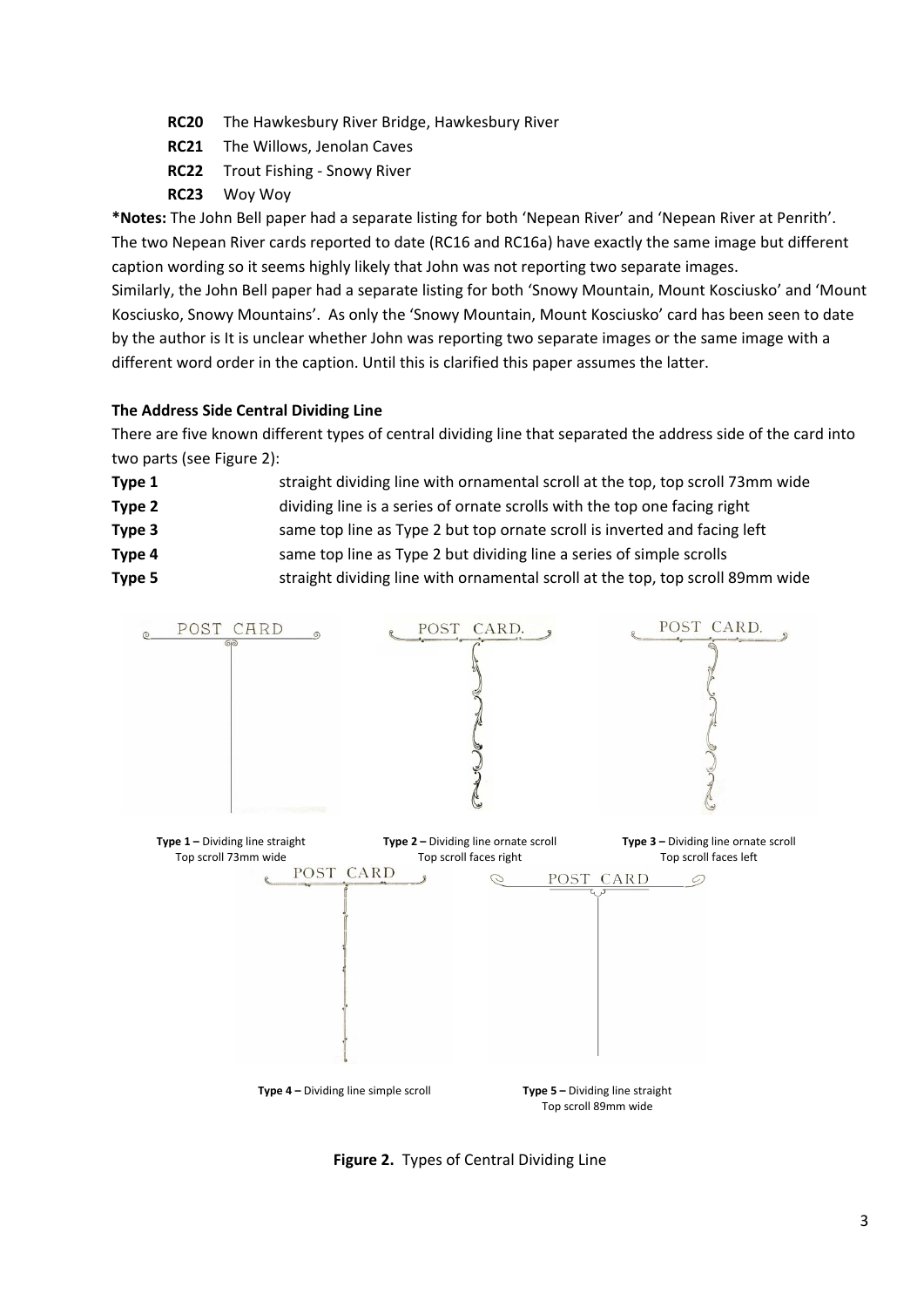It should be noted that NSW and the other Australian colonies agreed to the use of divided fronts on postal cards in late 1904. Stieg (2005) reports a Railways postal card postmarked 24 Jan 1905, a very early usage of divided front postal cards. The suggestion that use of these cards extended up to and including 1912 is confirmed by the example from the Guerin collection postmarked 31 Jan 1912 with matching manuscript date within the card message.

A fifth type of dividing line has been found on examples of Railways post card that do not have an impressed stamp (see Figure 3) but a NSW postage stamp with a GR perfin. These post cards all come from the same source within NSW Railways (the office of H. McLachlan, NSW Railways Department Secretary). Other examples seen are postmarked 1907 and 1908, years that overlap the time of usage of the other Types B and C cards. These cards are very scarce to rare and it is a mystery why they were produced as a new variety (no impressed stamp) rather than using the impressed stamp Types.



**Figure 3.** Type 5 Dividing Line on Railways pictorial postcard having GR perfin and no impressed stamp.

To further complicate the story, the Guerin collection has a 1907 postmarked Railways pictorial with Arch Cave view, from the office of H McLachlan with a GR perfinned stamp rather than an impressed stamp and a Type 1 central dividing line (see Figure 4).



**Figure 4.** Railways pictorial postcard having no impressed stamp and Type 1 Dividing Line.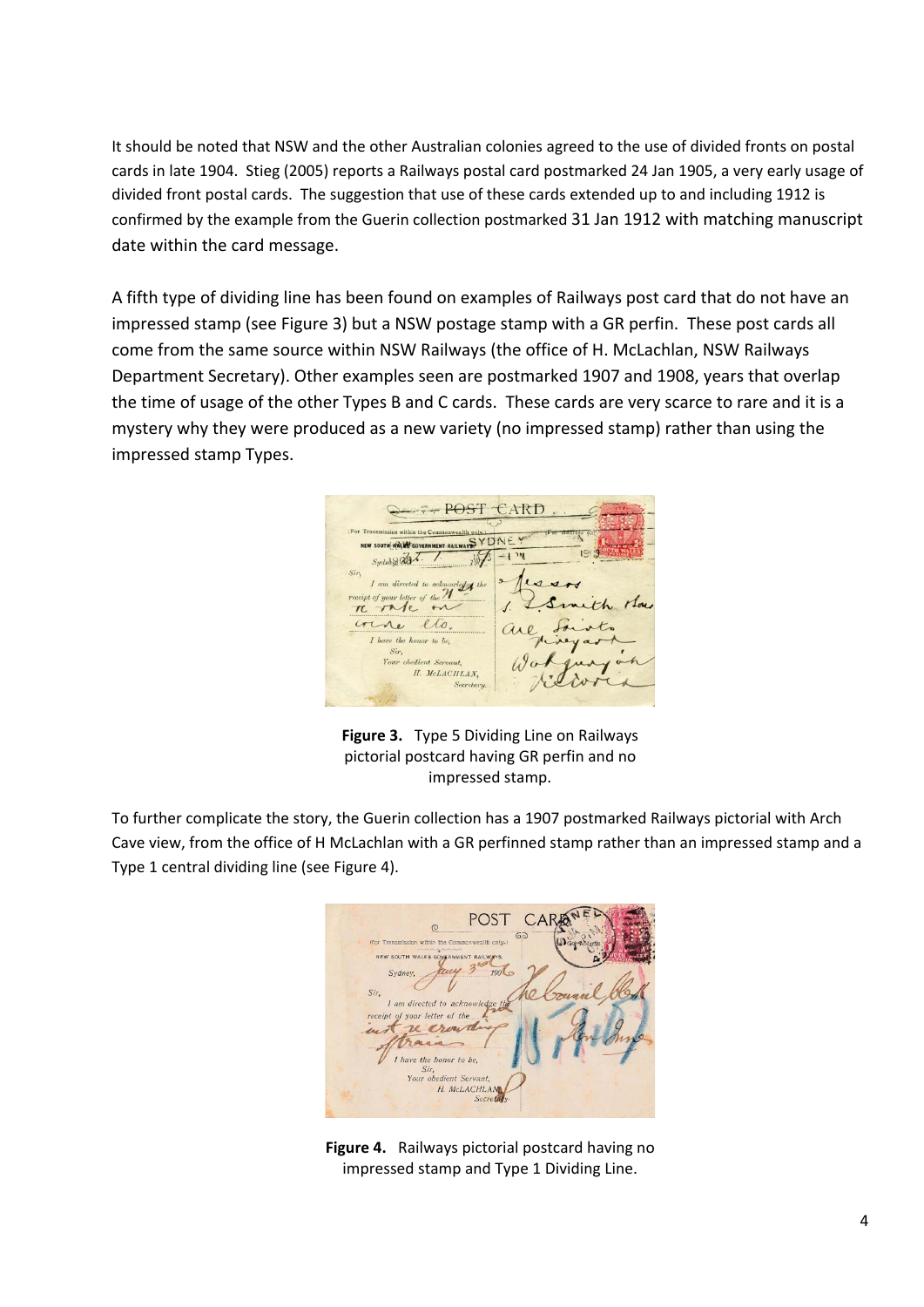## **Positions of the Impressed Stamp**

The impressed stamp (1d NSW Shield Die 2) occurs at either the top right corner (see Figure 5) or below a rectangular stamp box printed in the top right corner (see Figure 6). There is no recorded explanation for this vacant stamp box and it could be speculated that it may have been intended that the stamp be printed in the box as for the 1908 Fleet cards of Qld, SA, Tas and WA. There is also no definitive official list of which particular Type B or C cards have this vacant stamp box.

| POST CARD.                                                                                                                                             |                    |
|--------------------------------------------------------------------------------------------------------------------------------------------------------|--------------------|
| For Teamunission within the Commonwealth only.                                                                                                         | (Par Address only) |
| KEW SCUTH WALES COVERANENT RAILWAYS.                                                                                                                   |                    |
| Tarich Office,                                                                                                                                         |                    |
|                                                                                                                                                        |                    |
| SIE.                                                                                                                                                   |                    |
| I leg to orientation certified power of<br>nu che sullove monstonial<br>holens, and to inform you that may affective<br>will be given to your impairs. |                    |
| CONTRACTORS SERVICE CONTRACTORS OF PROPERTY CONTRACTORS OF THE CONTRACTORS                                                                             |                    |
|                                                                                                                                                        |                    |
| Your accient Sounds.                                                                                                                                   |                    |
| J. E. CROSS.<br>Parrele Aprilet.                                                                                                                       |                    |
|                                                                                                                                                        |                    |





**Figure 5.** Impressed Stamp at Top RHC **Figure 6.** Impressed Stamp Below Stamp Box

# **Cataloguing the Railways Pictorial Cards**

Due to the lack of archival records and the scarcity of these cards a definitive listing of how all the different elements of the cards are related is difficult. However, some observations, mainly by Bell (2009) and Guerin (2000), have been made:

- a. The first postal cards issued were the sepia Type A's in 1905, all with the Type 1 dividing line. The use of only the Type 1 dividing line on the sepias has been supported by all the examples seen of RC1‐4.
- b. The Type B issues followed quickly in 1906. The Type 2 Dividing Lines can be found at earlier dates than the Type 3 but there is strong overlap from 1908 onwards. The Type 3 Dividing Lines are scarcer than the Type 2's.
- c. The Type 4 Dividing Lines are found exclusively on the stamp box Railways postal cards. There is a date of use overlap (examples seen from 1906, 1908 and 1909) with Type 2 and 3 Dividing Line cards which further adds to the mystery of why this address side design was created.
- d. The use of Railways postcards with GR Perfinned stamps and Type 1 and 5 Dividing Lines overlap strongly with the use of the other Type 2‐4 Dividing lines. See Figure 3 and 4 for examples from 1906 and 1908. The evidence suggests that H. McLachlan, Secretary to the NSW Railways, or his office, separately decided in 1905 that they would have a different approach than other parts of NSW Railways: they would solely rely on the GR Perfinned adhesive stamps with initial use of the Type 1 Dividing Line from 1906 evolving to a new Dividing Line design (Type 5) in later years from 1908.
- e. Some of the cards (eg. RC5 Arch Cave) show significant differences in caption text alignments as evidence of multiple printings. Also, slightly different croppings can be observed in some cards. These variations are not included in the Catalogue.

The task of relating all the views to particular dividing line types remains a challenge owing to the scarcity of the cards.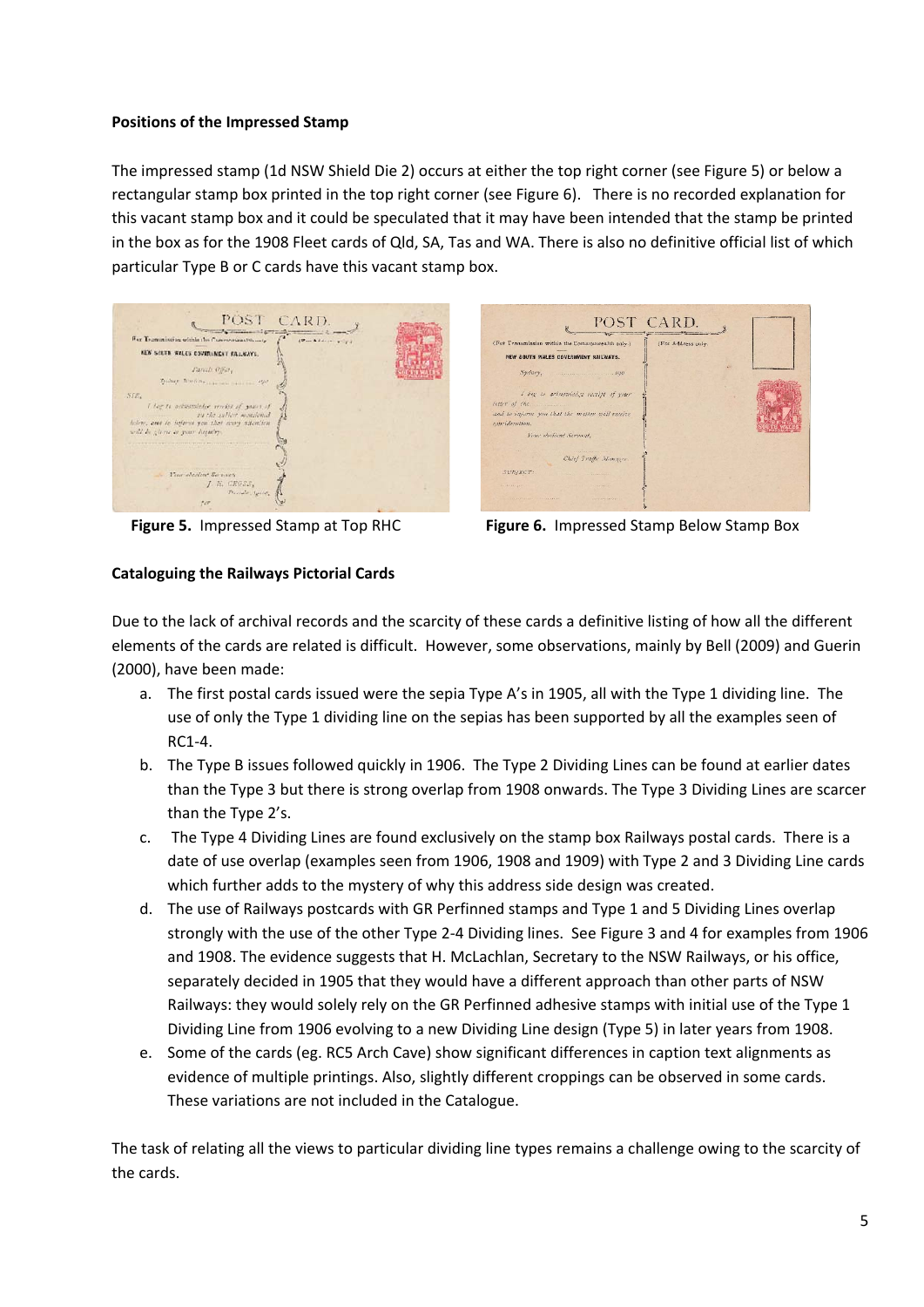### **The Users within NSW Government Railways**

Bell (2009) reported that the message side of the card could be either blank, for a handwritten message, or have a pro‐forma to be filled in.

In alphabetical order, with the addition of the recently seen Clerk‐in‐Charge, Central Booking Office, Wynyard Station card, the signatories for the pro-forma messages observed to date are:

Chief Traffic Manager Clerk‐in‐Charge, Central Booking Office, Wynyard Station District Superintendent Goods Manager, Sydney H. Fox, District Superintendent J.G. Bissett Parcel's Agent Parcel's Agent, Sydney Station J.E. Cross, Parcels Office H. McLachlan, Secretary, NSW Government Railways Station Master, Darling Harbour Station Master, Sydney Superintendent of Lines

# **The Origin of the Pictorial View Photographs**

The Government Printing Office began to form a photographic collection of NSW scenes in the 1860's. Many views may be attributed to photographer John Sharkey , manager of the photographic collection from 1890, and others from the collapsed "Star" newspaper (Peck, 2001). Many appeared in contemporary publications, others being used by various government departments for "instructional" purposes. Private citizens also used some of the images (notably some picture post card producers). The negatives from this period are maintained in the NSW State Archives.

Examination of these photographs shows that certainly most, and probably all, of the scenes used for View postal cards for sale to the public, and the Government Railways Pictorial cards were derived from this source. Two examples of archival photos and their adaptation for railway cards are shown in Figures 7 and 8.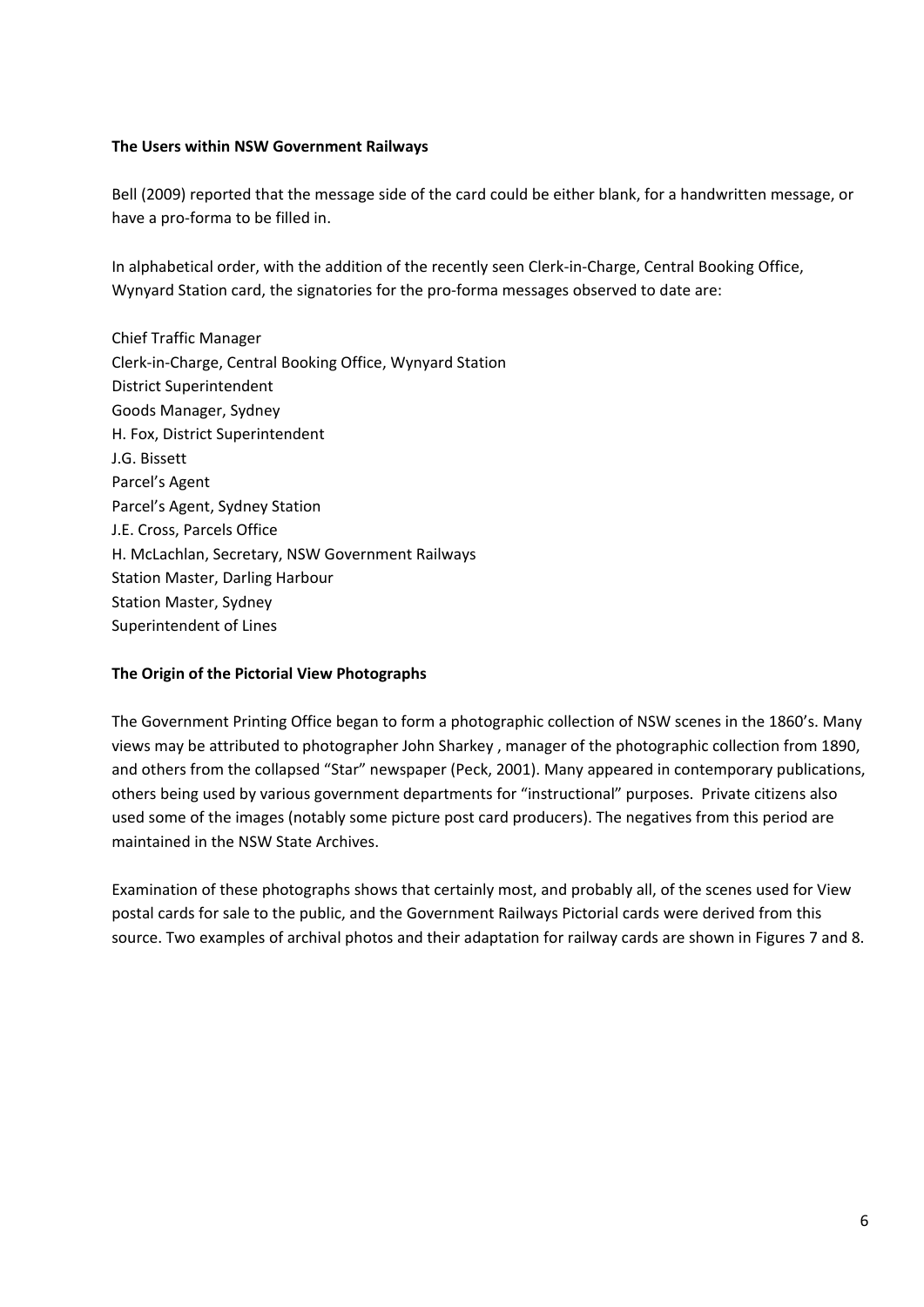



**Figure 7.** RC10 Coast Scene at Clifton –original photo and issued card





**Figure 8.** RC21 The Willows –original photo and issued card

Cook (1986, p21) suggests that the NSW Railway cards were derived from the NSW Post Office View Cards of 1898 as they "used the same pictures". Cook is correct inasmuch that both groups of cards used illustrations from the same source. However, only four out of 20+ locations on the Railway cards show the same views as the earlier Post Office View Cards, namely Weeping Rock, Wentworth Falls; Katoomba Falls; Hawkesbury River Bridge and Mosman's Bay. The Mosman's Bay view seemed particularly popular, appearing also on unstamped Government Railway cards, privately produced picture post cards, and (in two sizes) on Commonwealth Lettercards (Watson 1984).

As mentioned previously, private citizens also made use of these images and some private postcards of that era showing exactly the same or similar scenes. Private postcards entitled Hawkesbury River (a Copperstyle published by Giovanardi – see Figure 9 below) and Hawkesbury River Bridge (publisher not indicated – see Figure 10 below) are almost exactly the same as Railways card images.